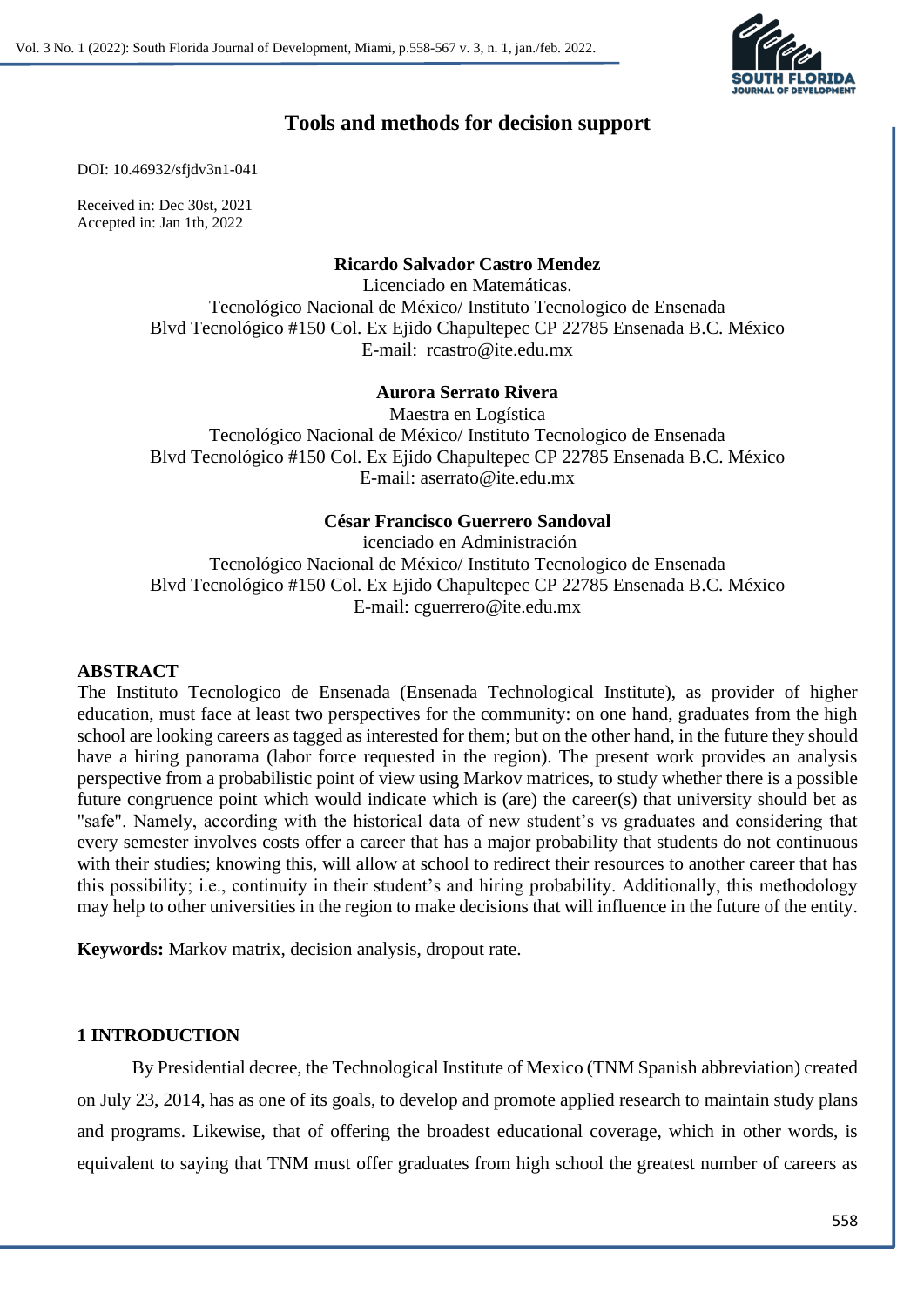

possible.

These objectives can be represented roughly as a chain as shown in Figure 1. It is attention paid to the raw material (initial circle) of the institution, will be those students who are interested in some career that the university has to offer; after that, receive vocational training and educational studies conducted (central circle) to finally, be able to be hired by any company or dependence (final circle).

Figure 1. Representation of the cycle of the university students.



In quantifiable terms, the rate of labor absorption is equal to the ratio between the numbers of students admitted in a certain period vs those who, being graduates, become part of the labor sector. This index should be as close to one as possible (DGPP).

This measurement allows us to know, in real terms, the degree of relevance that a career presents (study plans, studies of offer and educational demand) with respect to the needs and expectations of the community (Grijalva). In numerical terms, this value indicates the following:

- The number of students accepted (i.e., applicants that requested to be accepted in the university) must be as close to the number of professionals that the labor sector requires.
- This number must be an amount moderate, where theoretically, if the amount accepted is determined to a certain value, this indicates rather that the number of graduates will be lower and, therefore, should have a greater chance of recruitment.

Consider the institution as a company, the latter point measured in economic terms, few graduates indicates that less is achieved in relation to the number of entrants, more investment is wasted (González, S).

Therefore, must regard the appropriate deduction of accepted applicants as one factor priority from several aspects:

- Achieve a high job absorption rate (in terms of closeness to one).
- To manage economic, service and human resources in a more responsible manner.

Regardless of the selection criteria that each institution has, the general objective will be to determine, based on a quantitative analysis, that of having an institutional target value for the school dropout rate.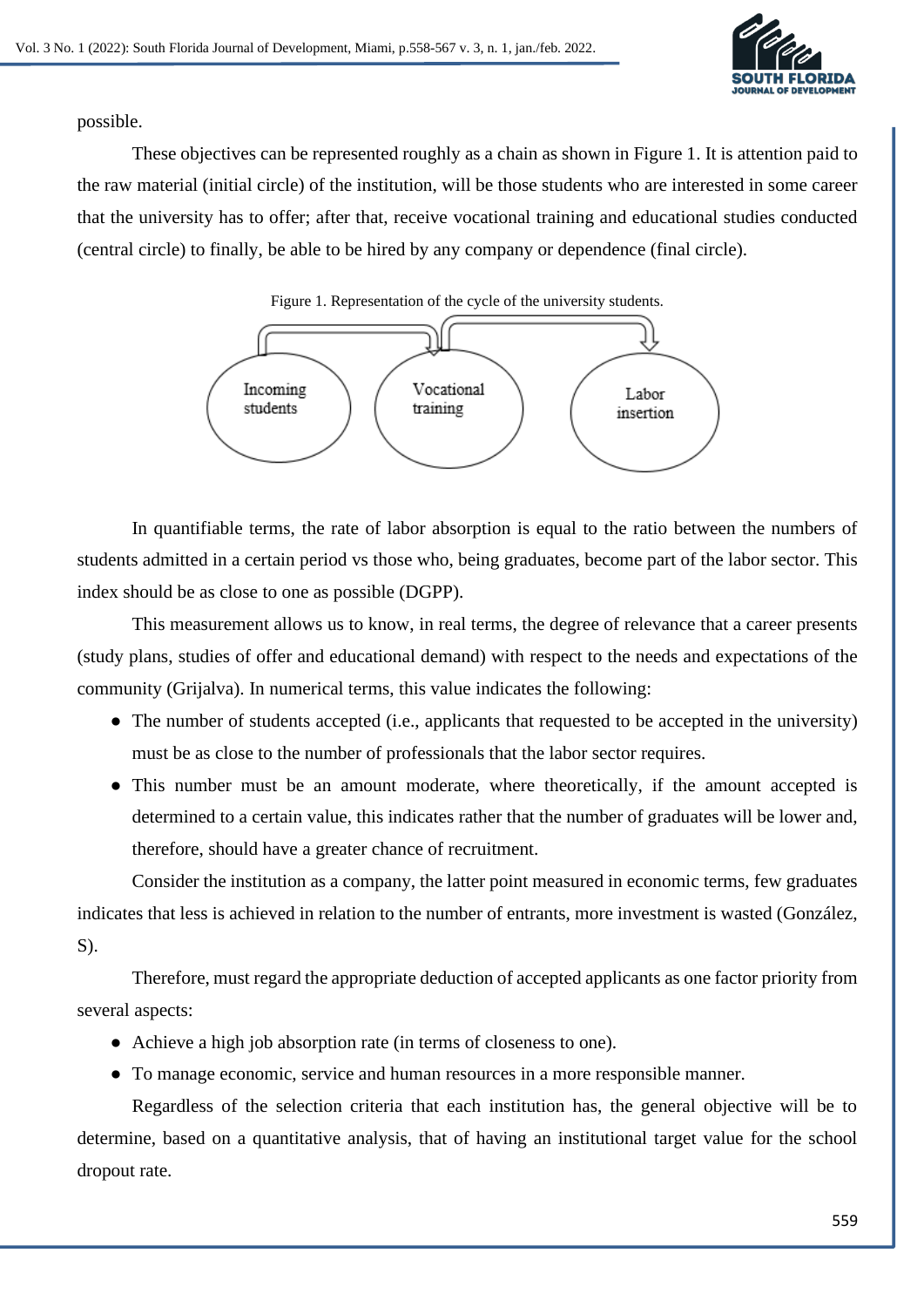

Once determined the target value of the dropout rate, will consider the specific objective of determining those careers that meet or not with this amount.

If any career exceeds the specified value, they will be indicated as those in which the Institution must increase (reinforce) its acceptance criteria; meanwhile those that do not exceed it, indicates that the university can "bet" on them as growth points for the region.

### **2 METHODOLOGY**

#### 2.1 OBTAINING THE DATA

Table 1 shows the numbers of selected applicants from years 2013 to 2016, as well as the number of those who continued the next cycle (did not drop out from the first to the second semester).

Here, we have not considered those students whom entered by equivalence or by transfer or career changes, which in statistics represent the states of nature and for the moment, are not relevant for the study (Ruíz, C).

Table 1. Number of students approved to join at university as well as those who continued to the semester immediately afterwards.

|                                 | Year |      |      |      |
|---------------------------------|------|------|------|------|
|                                 | 2013 | 2014 | 2015 | 2016 |
| Selected applicants             | 553  | 639  | 587  | 635  |
| Students who continue in<br>the | 434  | 529  | 462  | 517  |
| immediate cycle they entered    |      |      |      |      |

Based on this information, figure 2 shows the trend of the proportion of high school students continuing in the following semester.

Figure 2. - Non- dropout trend from students that passed from first to second semester during the years 2013 to 2016.



Also, the trend shows that points are in an interval near to the mean (0.80); therefore, in general terms, the probability that a student once has been accepted and did not drop out in the immediate subsequent cycle, has a percent value of 80%.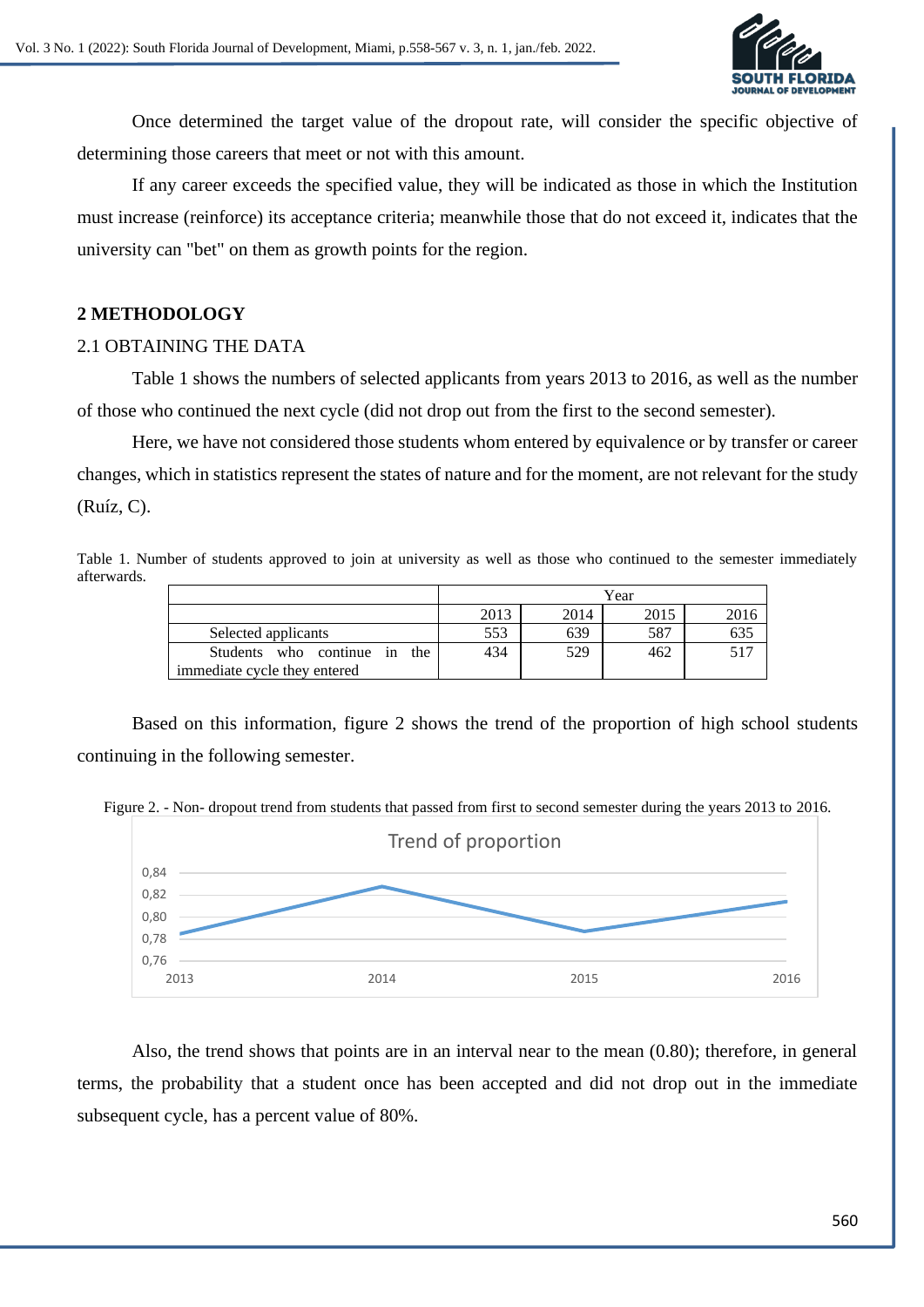

# 2.2 MARKOV CHAIN POINT OF VIEW

Another graphic perspective of visualizing this information is the following: suppose for a recently accepted student of university, that there are only two possible scenarios: to continue in the institution (even when changing careers) or drop out to go to another school.

These states are reciprocal for any other educational institution as shown in figure 3.

Figure 3. - Basic cycle of a student, continue in the same institution or join to another one.



At any time, any students of the institute is part of these states:

- Those who entered through the admission exam and continue (at least) in the immediate cycle.
- Those who entered via equivalency.

Table 2 is the representation of figure 3; the rows are the two schools (the subject to study and the set of all other universities, represented as "another"); meanwhile columns are the transitions between them.

That means that the first row represents the colleges student's from the university subject of study, and second row represent "as general" any other; meanwhile, columns are the loops: the first column is when students continues in the same university, and second column when goes from one school to another (called entry via equivalency).

Although dropping out of one educational institution does not guarantee that the student will enter another one, for our purpose it should be as is.

| Table $\mathbb{Z}$ . – According to righte 5, this is the matrix of possible securities for a student. |                                                                                                                           |  |  |  |
|--------------------------------------------------------------------------------------------------------|---------------------------------------------------------------------------------------------------------------------------|--|--|--|
| Probability that:                                                                                      | Continue in the same school in the   Continue in another educational<br>immediate cycle from which institution<br>entered |  |  |  |
| Students from the university                                                                           |                                                                                                                           |  |  |  |
| Students from another school                                                                           |                                                                                                                           |  |  |  |

| Table 2. – According to figure 3, this is the matrix of possible scenarios for a student. |  |  |  |
|-------------------------------------------------------------------------------------------|--|--|--|
|                                                                                           |  |  |  |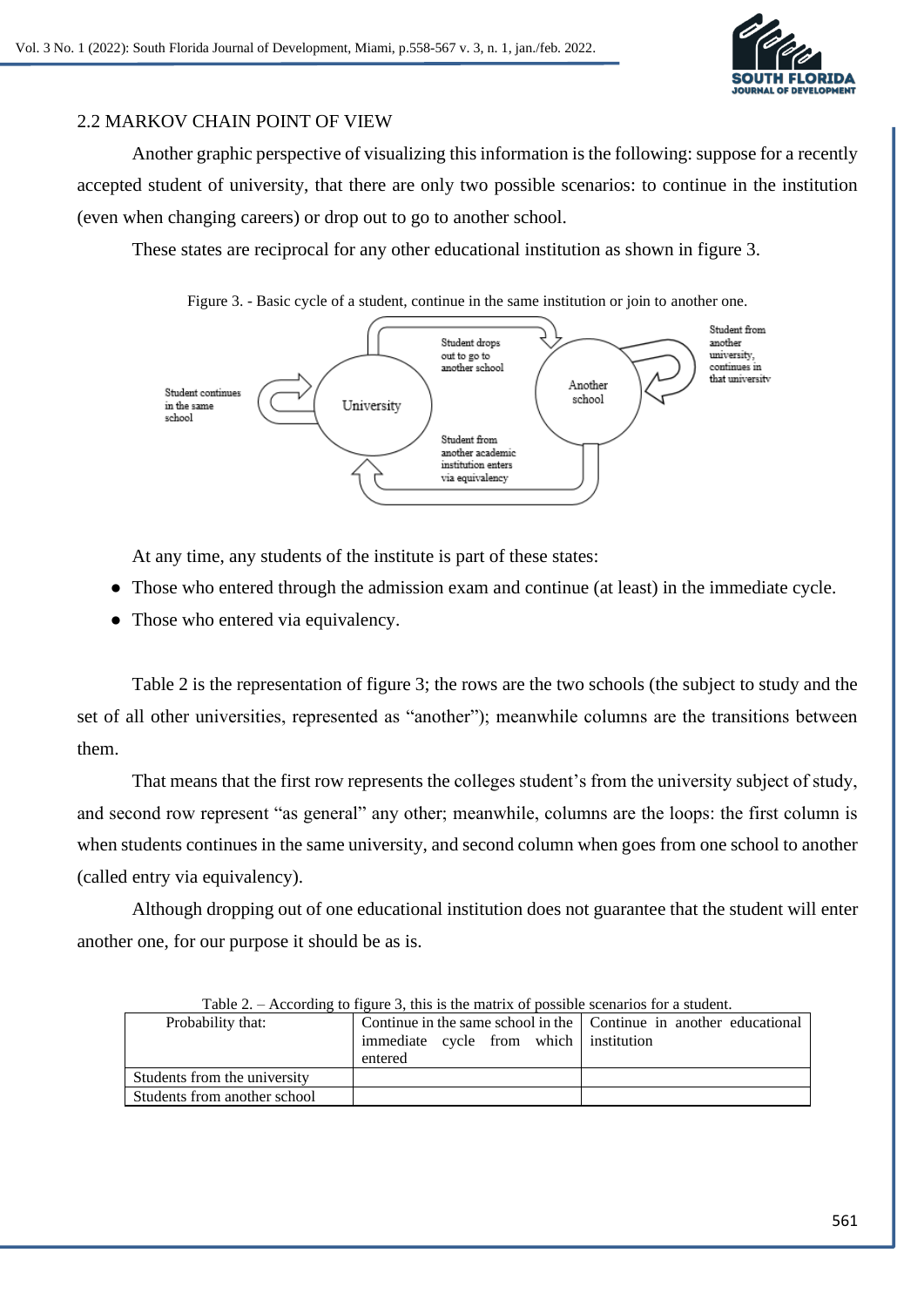

# 2.3 ANALYSIS DATA

The first numerical data for cell located in row one - column one of table 2, has already been obtained and corresponds to 0.80. Taking the procedure used previously as a reference, table 3 shows those who entered via equivalence vs. the total population of the first semester.

| Table 3. - Income data via equivalency during the years 2013 to 2016. |      |      |       |      |
|-----------------------------------------------------------------------|------|------|-------|------|
|                                                                       | 2013 | 2014 | 2015. | 2016 |
| Total students enrolled 1st<br>semester                               | 581  | 663  | 613   | 655  |
| Income entry students via<br>equivalence                              | 28   | 24   | 26    | 20   |
| Proportion $(\%)$                                                     | 4.82 | 3.62 | 4 24  | 3.05 |

These data lead to figure 4, which indicates that, on average, 3.93 % of students who defected from another educational institution of higher education, did access the institution to complete their studies. Without loss of relevance, we will assume to be in the immediate subsequent cycle.



Thus, completing table 2 according with those values, gives as a result table 4:

| Table 4. - Values of continuity in the same school via entier equivalence (2 <sup>---</sup> row) or non-desertion (1 <sup>--</sup> row). |                                                                      |  |  |  |  |
|------------------------------------------------------------------------------------------------------------------------------------------|----------------------------------------------------------------------|--|--|--|--|
| Probability that:                                                                                                                        | Continue in the same school in the   Continue in another educational |  |  |  |  |
|                                                                                                                                          | immediate cycle from which institution                               |  |  |  |  |
|                                                                                                                                          | entered                                                              |  |  |  |  |
| Students from the university                                                                                                             | 0.80                                                                 |  |  |  |  |
| Students from another school                                                                                                             | 0.039                                                                |  |  |  |  |

Table 4. - Values of continuity in the same school via either equivalence  $(2^{nd} row)$  or non-desertion  $(1^{st} row)$ .

This matrix will have a Markov solution (Ortega, J) as long as the dropout rate is not greater than 20% (in the case of students that continue in the same university), and that 96 % of students from other higher education institutions continue with their studies in their own campus.

Although the last data does not depend on the institution, and there is not any chance of knowing with certainty the real value, it can be established as a goal of the university that the dropout of students from the first to the second semester, should not be greater than 20%.

Table 5 (the term DE means Distance Learning Education) presents the dropout rates by career that the school has presented during the years 2013 to 2016; when compared graphically using statistical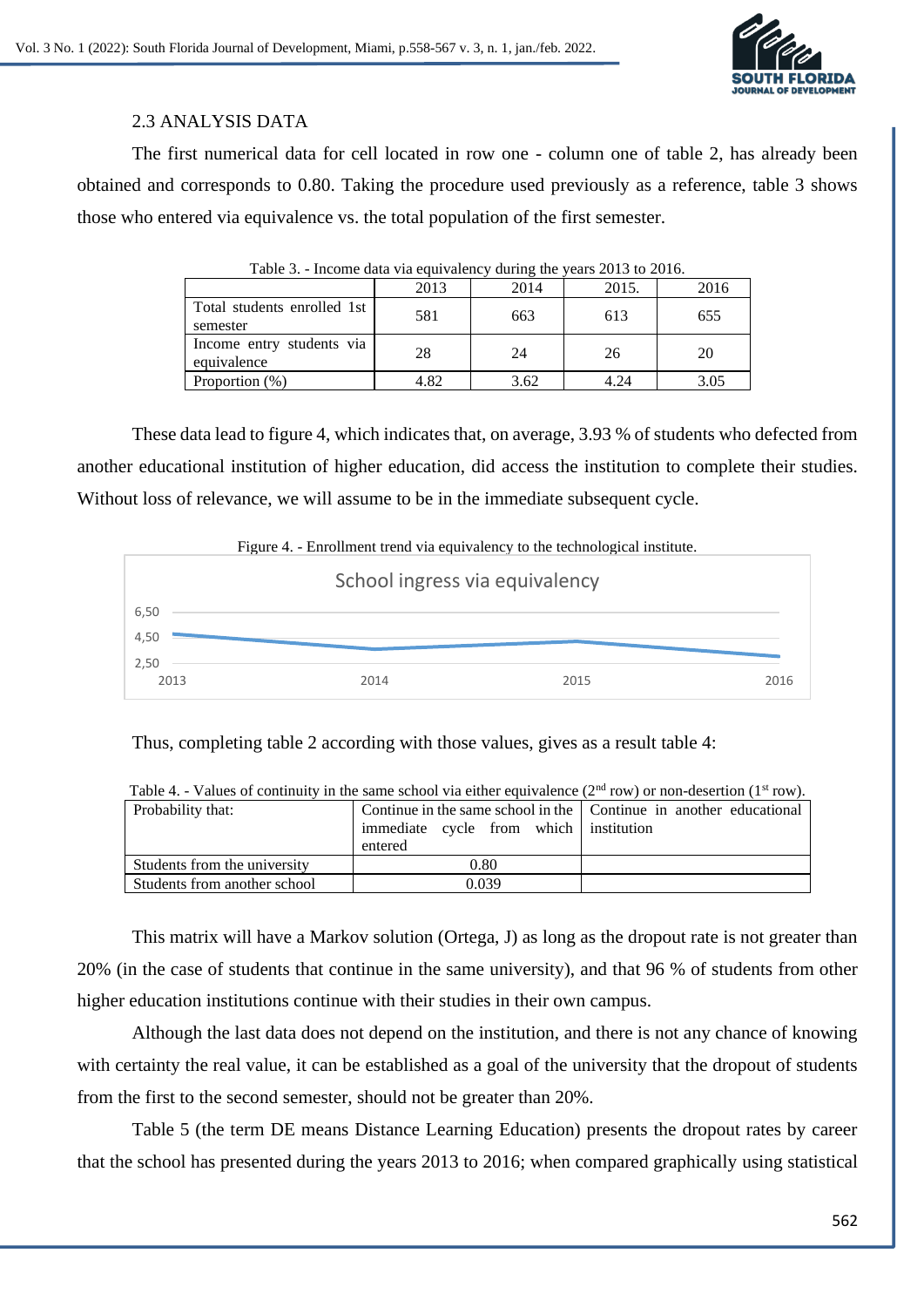

software, gives as result figure 5.

|                                                   | Year |      |      |      |
|---------------------------------------------------|------|------|------|------|
| University career                                 | 2013 | 2014 | 2015 | 2016 |
| Electromechanical                                 | 0.30 | 0.12 | 0.23 | 0.19 |
| Engineering                                       |      |      |      |      |
| <b>Electronics Engineering</b>                    | 0.35 | 0.67 | 0.33 | 0.22 |
| <b>Business</b><br>management<br>Engineering      | 0.14 | 0.20 | 0.21 | 0.14 |
| <b>Business</b><br>Management<br>(DE) Engineering | 0.06 | 0.21 | 0.11 | 0.16 |
| <b>Industrial Engineering</b>                     | 0.22 | 0.22 | 0.17 | 0.12 |
| Industrial (DE) Engineering                       | 0.13 | 0.11 | 0.20 | 0.17 |
| Mechatronic Engineering                           | 0.28 | 0.17 | 0.21 | 0.28 |
| System<br>Computer<br>Engineering                 | 0.20 | 0.28 | 0.39 | 0.18 |
| Administration                                    | 0.21 | 0.17 | 0.25 | 0.37 |

Table 5. - Dropout rates by career from 2013 until 2016.

Figure 5. - Comparison obtained of each average of the dropout rates per career.



Figure 5 seems to suggest that the institution should consider whether to offer the Electronic Engineering degree. Assuming that the career could not be considered (remove it from the analysis), and performing a Tukey's test to comparing the differences between the career's means to determine if there are equal or not, table 6 is the result of this study and indicates that averages can be considered equal; that is, without significant difference between them (Ximénez C).

### **2.3.1 Tukey Pairwise Comparisons**

Grouping Information Using the Tukey Method and 95% Confidence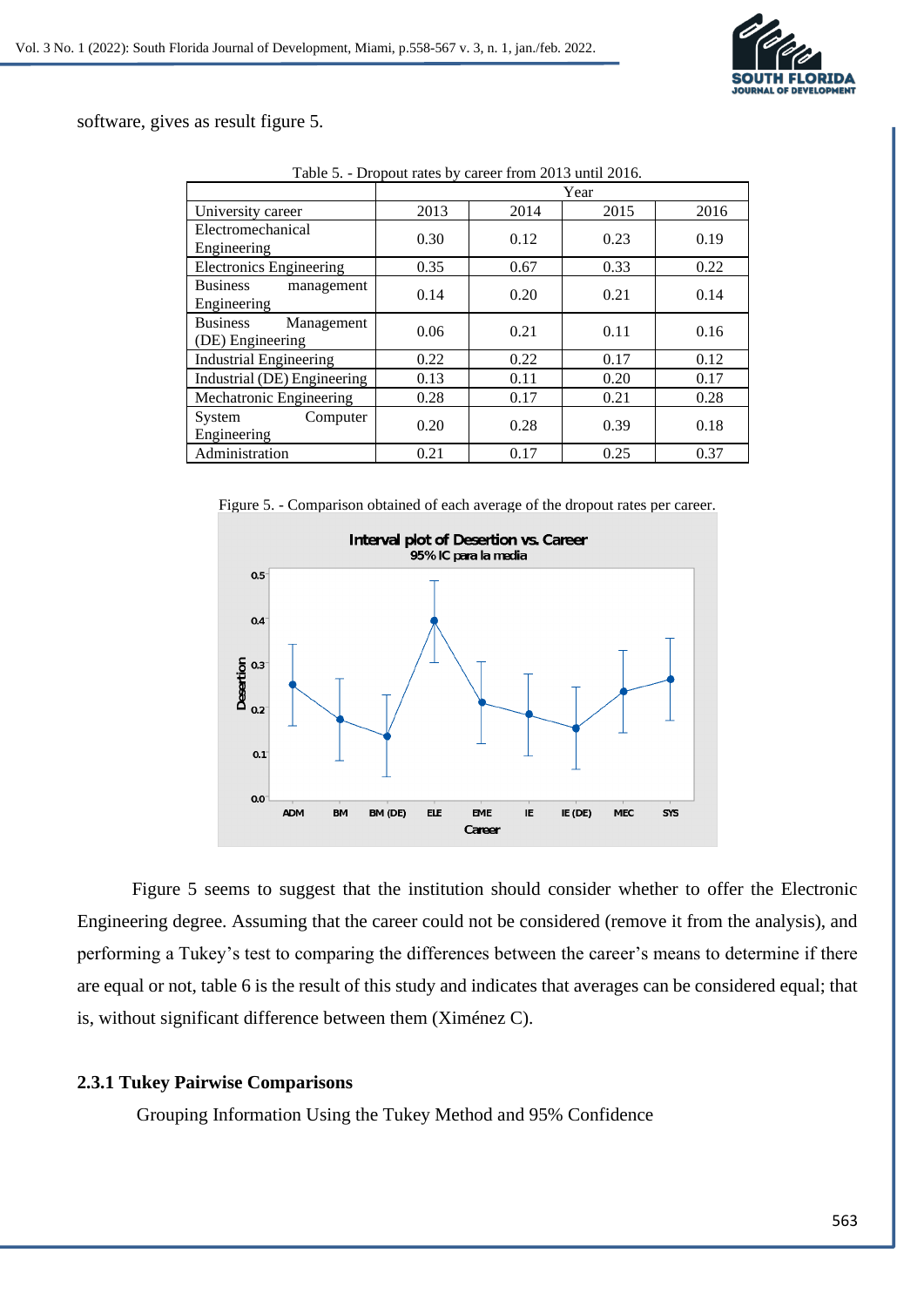

Table 6. - Result of the comparison between the means of the dropout rate by career using Tukey's test.

| CAREER N Mean Grouping |            |  |
|------------------------|------------|--|
| SYS                    | 4 0.2625 A |  |
| ADM                    | 4 0.2500 A |  |
| MEC                    | 4 0.2350 A |  |
| EME                    | 4 0.2100 A |  |
| IE                     | 4 0.1825 A |  |
| ΒМ                     | 4 0.1725 A |  |
| IE(DE)                 | 40.1525 A  |  |
| BM (DE) 4 0.1350 A     |            |  |
|                        |            |  |

Means that do not share a letter are significantly different.

#### 2.4 MARKOV ANALYSIS

The fact that the dropout rate is the one required for the Markov chain to have a solution (under the theoretical assumption that they drop out to enter another educational institution) does not mean anything because it has not yet been detailed what information it yields.

Basically, the Markov's matrix (when the sum of the amounts of each row is equal to one) explains the probability that an event taking future reference only to the immediately preceding event occurs (Ortega, J); in other words, for a population that enters to the school in any particular period, what is expected to happen after n-periods? Could it have a stable value?

Considerer again table 2 but with the assumptions made before, to obtain table 7 as follow

| Probability that:            | Continue in the same school in the   Continue in another educational<br>immediate cycle from which institution<br>entered |      |
|------------------------------|---------------------------------------------------------------------------------------------------------------------------|------|
| Students from the university | 0.80                                                                                                                      | 0.2  |
| Students from another school | 0.04                                                                                                                      | 0.96 |

Table 7. - Markov matrix. Note that the sum of each row equals one*.*

Where, although the value of 0.96 cannot be obtained in real terms and corresponds to the probability that a student from another educational institution will continue in the same school in the immediate cycle after which entry, it will be assumed as is to explain what means to a further analysis or projection.

Suppose that for any given period, 600 students enter the school, while another institution of higher education enrolls 3,500 students.

Using the QM software [\(https://bit.ly/3yXhsdd\)](https://bit.ly/3yXhsdd) in the Markov analysis module and entering the previous values as shown in figure 6

|              | .<br>.  | .       |         |  |
|--------------|---------|---------|---------|--|
|              | Initial | State 1 | State 2 |  |
| State 1      | 600     |         |         |  |
| w<br>State 2 | 3500    | .04     | .       |  |

Figure 6. - Data entered in QM to perform an analysis with the population proposed.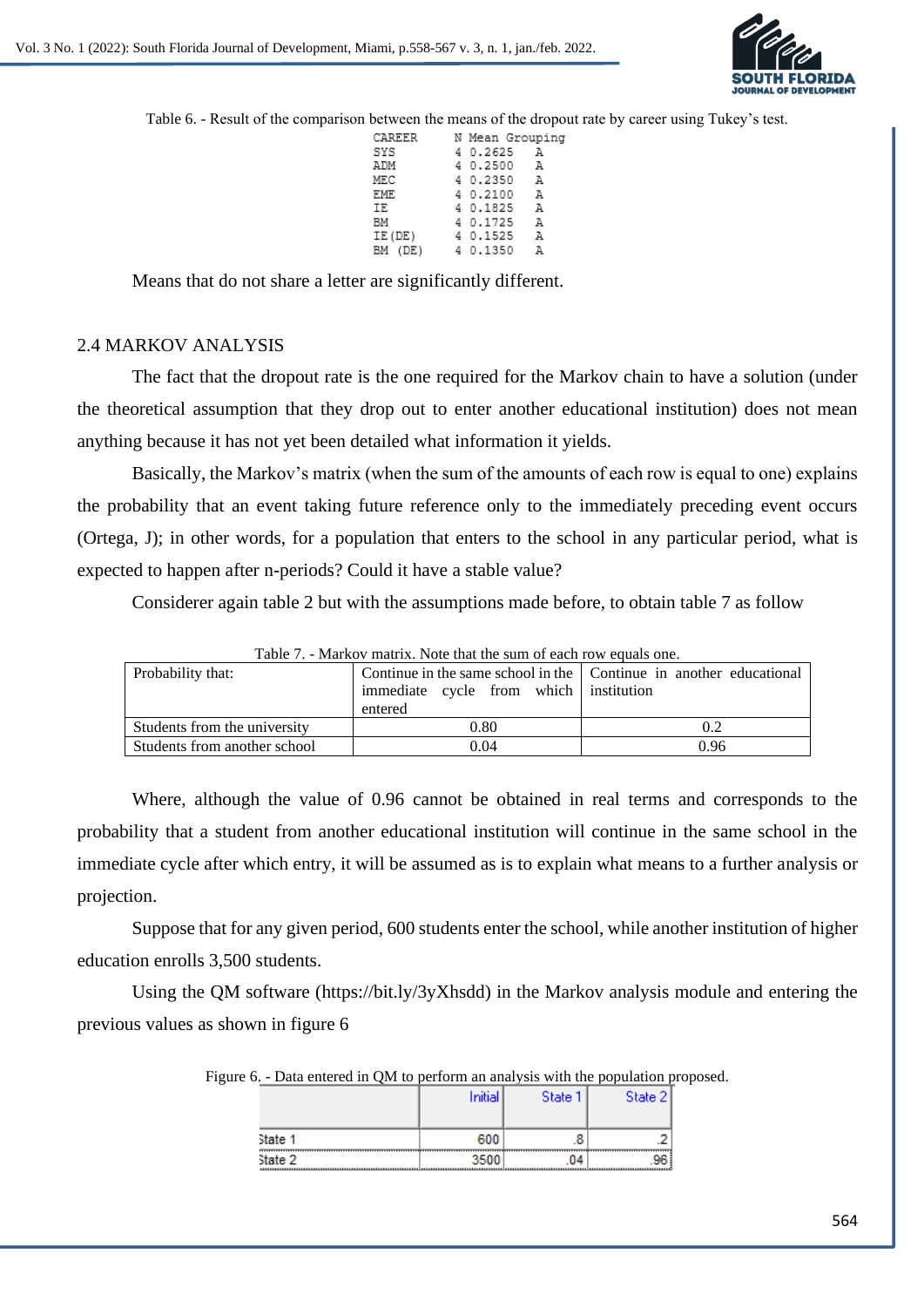

The solution obtained (figure 7) indicates that approximately 683 students would continue in the institute (already considering transfers) meanwhile 3416 students would be in the other higher education school.

> Figure 7. - The Markov analysis foresees an upward trend in the school enrollment. Ending number (given initial) 683.2882 3416.441

Therefore, maintaining a dropout level below 20% can be considered profitable and even a priority.

# **3 CONCLUSION**

In the above example, the initial values are deliberate selected: 600 was chosen as the average of selected applicants (as according to table 1 the real value is 603.5); meanwhile 3500 was taken as same but now from a specific competing institution; then, what could happen if the university may maintain at least at 20% the dropout proportion?.

The Markov analysis indicates that the population tends to grow unlike the competing institution.

If the income is "tighter" in the sense of accepting fewer applicants (which eventually represents most potential terminal efficiency) and considering the results of Table 6, then:

- The Institution should consider not bidding for the Electronic Engineering career.
- It is recommended to be stricter in accepting students from:
- o Computer systems engineer.
- o Administration.
- o Engineering in mechatronics.
- Consider expanding the curricula in distance learning education, due they are the ones with the lowest dropout rate.
- Prioritize careers in Industrial Engineering as well as in Business Management, whether in infrastructure, internship material, visits, postgraduate studies, etc.
- Establish a strict system in the careers indicated before, that allow knowing in depth: Why the student's plans to drop out? Is there something wrong with the way they thought the career was? Is something happening with the teaching staff? (For example bad preparation for the class or insufficient material or insufficient teaching methods). Is there a lack of infrastructure?

Although the value provided as probable (row two – column two from table 7) is not plausible to measure, it can be taken as a reference to have an idea of where to focus the future of institution careers, thus trying to ensure that their resources (human, material, etc.) have an efficient use, and thus:

● Improve the academic conditions of students in the careers of Systems, Administration and Mechatronics (fewer students could mean better attention).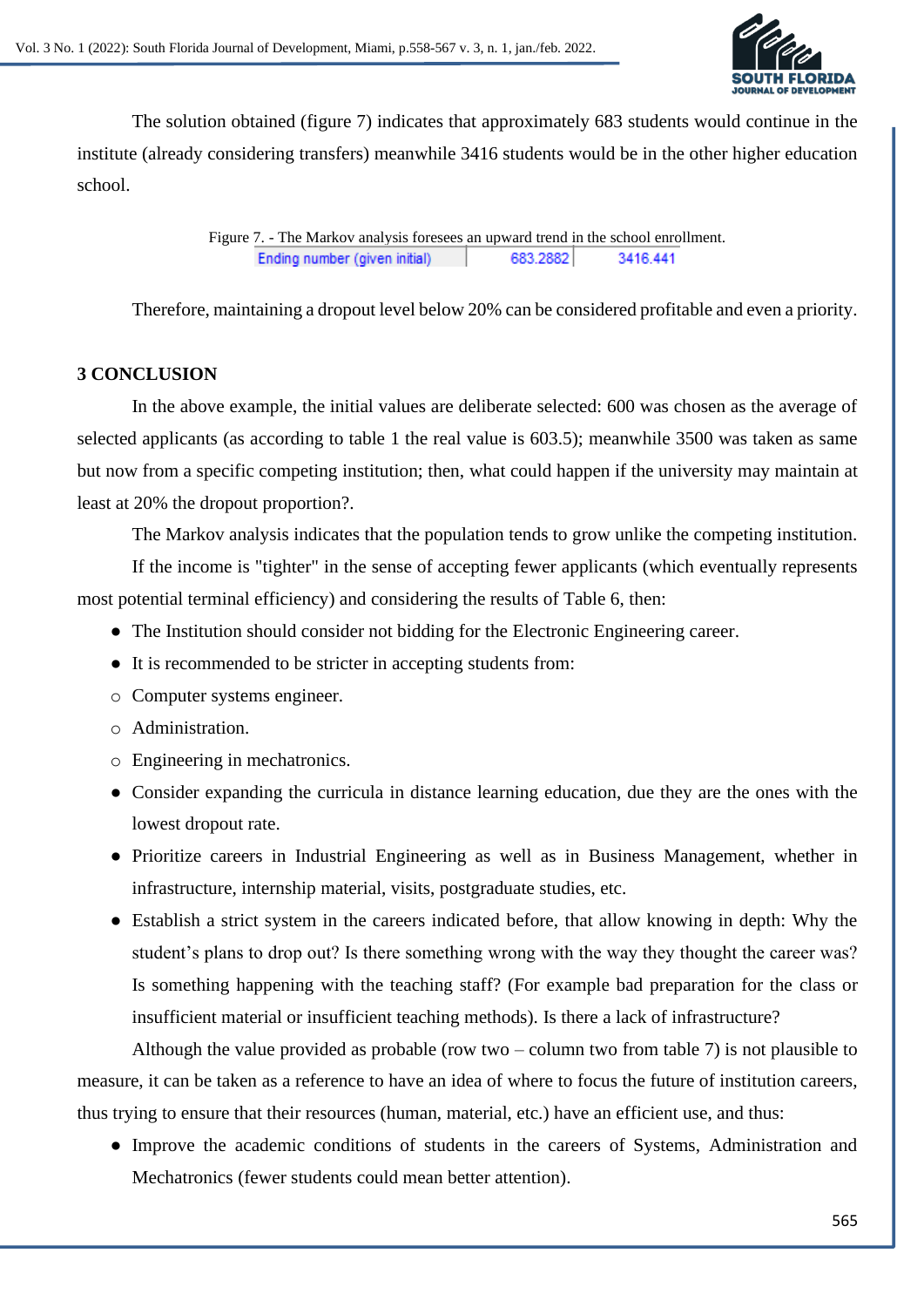

- Reduction of staff by fees. By not offering subjects, it will not be necessary to hire personnel; and it gives the necessary time to prepare the basic teaching staff for the subjects that require it where it is necessary to contract fees.
- Students with better possibilities to positions in the labor force.